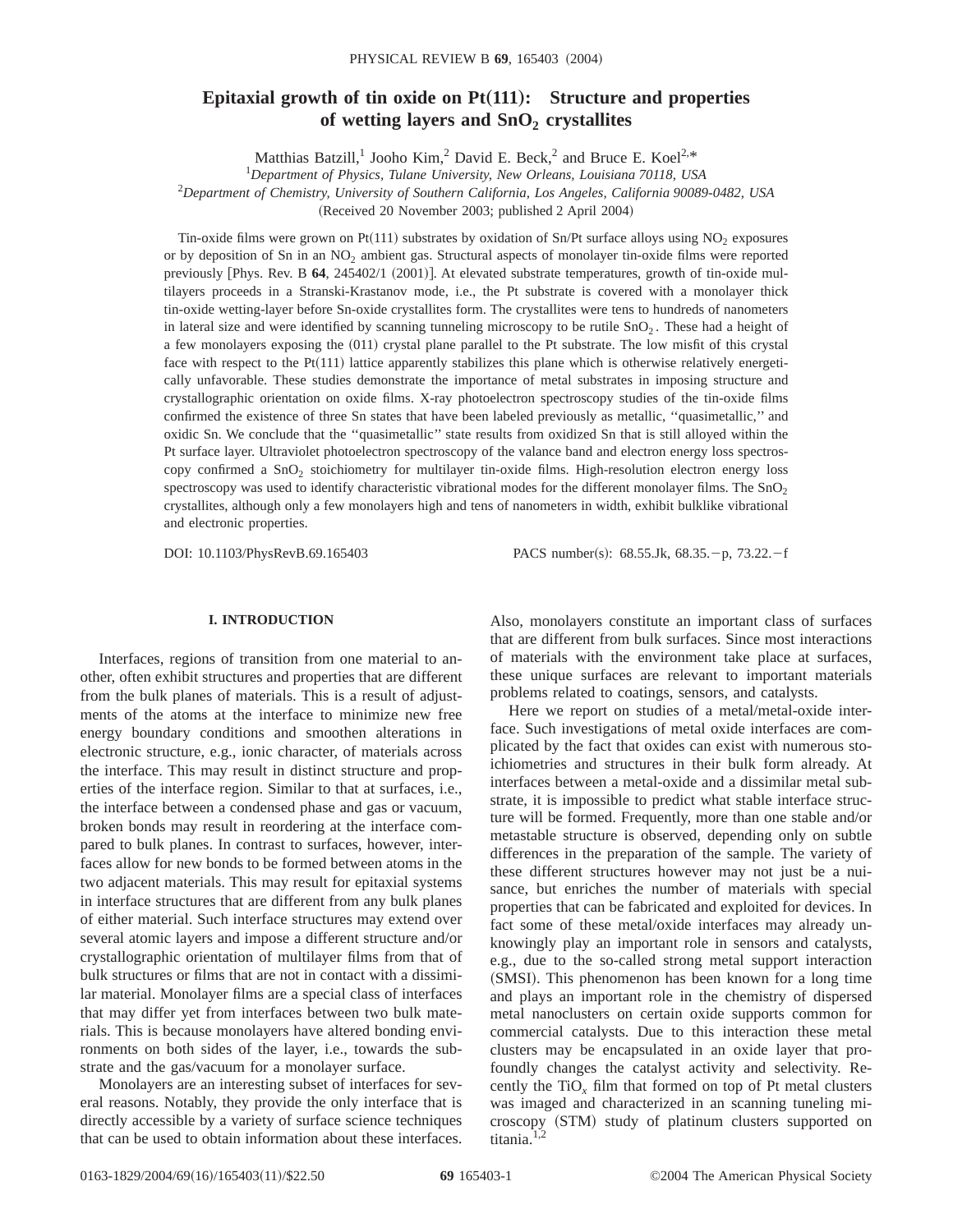We have described the structure of monolayer tin-oxide films formed on Pt $(111)$  surfaces in a recent article.<sup>3</sup> These films were formed by oxidizing a  $Sn/Pt(111)$  surface alloy or a submonolayer Sn film with  $NO<sub>2</sub>$ .  $NO<sub>2</sub>$  is a far more efficient oxidant than  $O_2$  and no contamination of the surface with nitrogen was observed. STM, low-energy electron diffraction (LEED), and Auger electron spectroscopy (AES) were employed to characterize various metastable and stable oxide films. Three particular films were distinguished and structural models were proposed. In this article some of these structures are revisited and further characterized by vibrational and electronic spectroscopy. Furthermore, we extend these studies from monolayer tin-oxide films to multilayer films. We show that Sn-oxide films grow in a Stranski-Krastanov growth mode, i.e., Sn-oxide crystallites form after completion of a wetting layer. In particular, we attempt to elucidate the structure adopted by the multilayer film and how strong is the influence of the substrate on the structure and orientation of the oxide crystallites. These multilayer oxide films were characterized by STM, high-resolution electron energy loss spectroscopy (HREELS), UV photoelectron spectroscopy (UPS), and x-ray photoelectron spectros $copy (XPS).$ 

In this context, multilayer growth of oxide films on metal substrates has been studied previously. Growth of iron oxide on  $Pt(111)$  was found to proceed in a Stranski-Krastanov growth mode.<sup>4,5</sup> Also, the growth of tin oxide on Au(111) substrates has been studied.<sup>6</sup> An ordered  $c(2\times4)$  pattern with respect to the Au $(111)$  surface was observed in LEED if Sn was oxidized at elevated temperatures. It was concluded that such films had a  $SnO<sub>2</sub>$  stoichiometry by using EELS. Studies on monolayer oxide films on metal substrates are much more numerous. A comprehensive list of references on such films has been given in our previous article.<sup>3</sup> For completeness, we add here that there also have been studies recently on the growth of vanadium oxide on  $Pd(111)$  (Refs. 7, 8) and of iron oxide,<sup>9</sup> titanium oxide,<sup>10</sup> and tin oxide<sup>11</sup> on Pt $(100)$ . Also, recent studies on the oxidation of bulk  $Pt<sub>3</sub>Sn(111)$  alloys were performed.<sup>12,13</sup> Oxidation of the bulk-alloy gave rise to very similar structures as those reported in Ref. 3 for  $SnO<sub>x</sub>$  overlayers on Pt(111) surfaces.

#### **II. EXPERIMENTAL METHODS**

The experiments described in this article were performed in two UHV chambers, which are briefly described below. The tin-oxide monolayer films described previously<sup>3</sup> were characterized in the STM chamber and are not discussed in this article in any further detail. Here, results on tin-oxide multilayer film growth and structural characterization were obtained in the same STM apparatus as for the monolayer film studies. AES and LEED were the common techniques used in both UHV chambers to ensure that the same tinoxide structures were being investigated. As described in detail in Ref. 3, different tin-oxide monolayers exhibit distinct LEED patterns that make it possible to identify the different structures. However, the complexity of the surface structures and preparation conditions causes some ambiguities in the comparison of the surfaces prepared in each chamber.

Two  $Pt(111)$  single crystals were used, one in each of the two chambers. The  $Pt(111)$  single crystals were prepared by using similar procedures and cleaned by a standard procedure consisting of cycles of  $500-eV$  Ar<sup>+</sup>-ion sputtering, annealing at 1000 K in  $2 \times 10^{-7}$  Torr O<sub>2</sub>, and finally annealing at 1200 K in UHV. The cleanliness of the sample surface was monitored by AES. The sample temperature was monitored by a chromel/alumel thermocouple spotwelded directly to the side of the  $Pt(111)$  crystal. The same procedures described in Ref. 3 were used to form monolayer oxide films. Briefly, a  $(\sqrt{3} \times \sqrt{3})$ *R*30° Sn/Pt(111) surface alloy was created by depositing  $\sim$  1-ML Sn on the Pt(111) crystal at 300 K and subsequently annealing to  $1000 \text{ K}$  for  $10 \text{ s}$ .<sup>14</sup> This surface was then oxidized by exposure to  $4 \times 10^{-8}$  Torr NO<sub>2</sub> for 40 s at a sample temperature of 400 K. This temperature was chosen to avoid NO adsorption on the surface. No nitrogen contamination of the surface was subsequently detected in AES. In reporting the  $NO<sub>2</sub>$  exposures, no account was taken either for the ion gauge sensitivity or enhancement factor for the directed gas dosers. Tin-oxide multilayer films were grown at a sample temperature of 600 K by depositing Sn in a background pressure of  $1 \times 10^{-7}$  Torr NO<sub>2</sub>.

### **A. STM chamber**

The STM chamber is described in detail in Ref. 15. It is equipped with a double-pass cylindrical mirror analyzer (CMA) for AES, rear-view LEED optics, quadrupole mass spectrometer (QMS) for residual gas analysis and temperature programmed desorption (TPD), home-built single-piezotube STM, ion-gun for sample cleaning, resistively heated, Sn-evaporation source, and precision leak valves for gas dosing, including one directed-beam gas-doser for  $NO<sub>2</sub>$  exposures. The sample was heated by electron-beam heating from the backside of the  $Pt(111)$  crystal.

#### **B. HREELS chamber**

Experiments using EELS, HREELS, XPS, and UPS were conducted in a three-level UHV chamber, which has been described previously in Ref. 16. The top level was equipped with a double-pass CMA that was used for AES, XPS, and UPS. The x-ray and UV sources were mounted at 90° and 71.5° angles with respect to the CMA axis, respectively. The middle level was equipped with a front-view LEED optics and a QMS for TPD and residual gas analysis. The bottom level contained a LK2000 spectrometer for HREELS and EELS studies. A resistively heated, Ta boat for Sn dosing and a stainless steel gas dosing line connected to a precision leak valve for  $NO<sub>2</sub>$  dosing were situated in between the first and the second level. The  $Pt(111)$  crystal was mounted on two Ta rods that allowed for  $LN_2$  cooling and resistive heating of the crystal. The sample could be transferred to different levels by a differentially pumped *XYZ* manipulator that also allowed polar rotation of the sample.

XPS data were obtained using Mg  $K_{\alpha}$  x rays (1253.6 eV) with the CMA set to 25-eV pass energy for an analyzer resolution of 0.1 eV. Data were collected at two sample-analyzer geometries. One, the ''normal'' angle geometry, with the sample normal at 35° to the CMA axis, was chosen to maxi-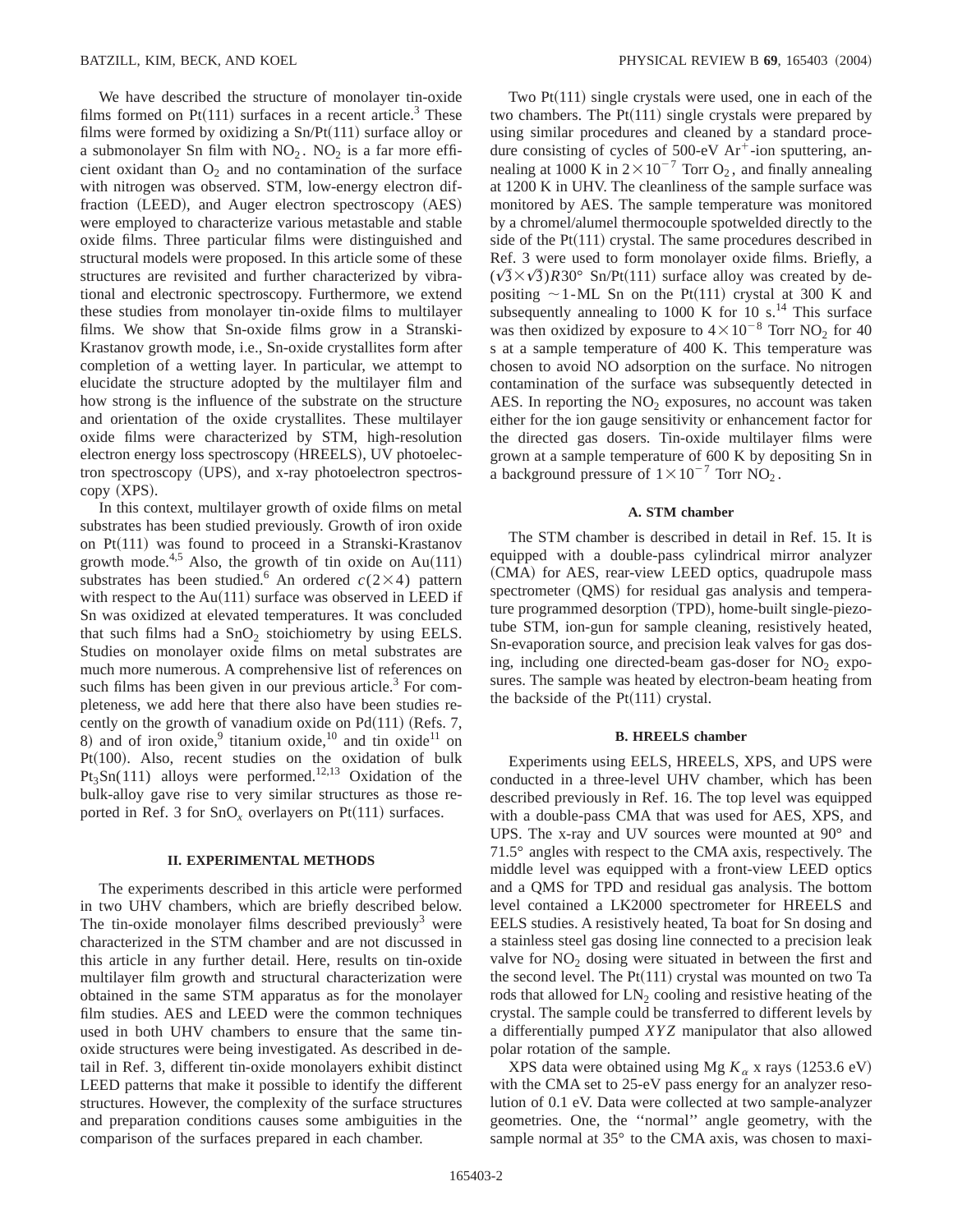

FIG. 1. Drift-compensated, large-scale STM image of a multilayer tin-oxide film on  $Pt(111)$  after annealing to 900 K. The image size is (470 $\times$ 280) nm<sup>2</sup>. White lines are superimposed on the image to indicate the low index  $\langle 110 \rangle$  directions on the Pt $(111)$ substrate. The tin-oxide crystallites are also aligned along these directions ( $V_{bias} = -0.8 \text{ V}$ ,  $I = 0.5 \text{ nA}$ ).

mize the collected photoelectrons. Another geometry, at a ''glancing'' angle, was adopted to increase the surface sensitivity at the expense of total intensity with the sample surface normal at 80° to the CMA axis.

 $He(I)$  and  $He(II)$  UV photoelectron spectra were obtained using a high-pressure discharge lamp. The spectra were acquired at an analyzer pass energy of 25 eV for a resolution of 0.5 eV.

High-resolution electron energy loss spectra were recorded in the specular direction at an angle of 60° from the surface normal and incident beam energy of  $E_p = 4.53$  eV. Electron energy loss spectra were also recorded with the same geometry but at higher electron incident energies of  $E_p$ =30 eV and  $E_p$ =100 eV.

### **III. RESULTS AND DISCUSSION**

Sn-oxide layers on  $Pt(111)$  were characterized by several different techniques, and the data obtained by each technique are presented and discussed separately below.

#### A. Scanning tunneling microscopy (STM)

Tin-oxide multilayer films were grown by Sn deposition on Pt $(111)$  surfaces at 600 K in the presence of a NO<sub>2</sub> background pressure and subsequently annealed in vacuum to 900 K. After annealing a  $(4\times4)$  LEED pattern was observed. STM shows that the surface consists of two structures: (i) a monolayer "wetting" layer of tin oxide that covers the whole surface and (ii) 3D crystallites of tin oxide. These two distinct structures are dealt with in the next two subsections.

### 1. SnO<sub>2</sub> *crystallites*

A large-scale STM image of this surface is shown in Fig. 1. The surface is covered with tin-oxide islands. These islands have an elongated shape, tens of nanometers wide and hundreds of nanometers long. The long axes of the islands are orientated along three symmetry directions of the  $Pt(111)$ substrate.

The atomic height steps that run across the substrate surface as imaged in Fig. 1 are similar to those observed for the clean  $Pt(111)$  surface. However, the tin-oxide islands sometimes appear to pin step edges, causing larger step edge curvature close to these pinning points. There is no evidence that the Pt-step edges act as preferred nucleation centers for tin-oxide islands.

Higher magnification of the tin-oxide islands is shown in Fig.  $2(a)$ . These islands exhibit a crystalline structure with defined angles between facets. The top facet of the crystal-



FIG. 2. STM images of  $SnO<sub>2</sub>$  crystallites. (a) ''Close-up'' view of a single tin-oxide crystallite. Imaged area is  $(32 \text{ nm})^2$ ,  $V_{bias} = -0.75 \text{ V}$ , *I*  $=0.55$  nA. (b) Cross section along the line indicated in  $(a)$ .  $(c)$  STM image of the top face of a single crystallite. The unit cell of the atomic corrugation is indicated by the white rectangle. Imaged area is  $(11 \text{ nm})^2$ ,  $V_{bias} = -0.2 \text{ V}$ , *I*  $=0.1$  nA. (d) Cross section along the line in (c). This line scan shows an atomic corrugation of  $\sim$  0.3 Å.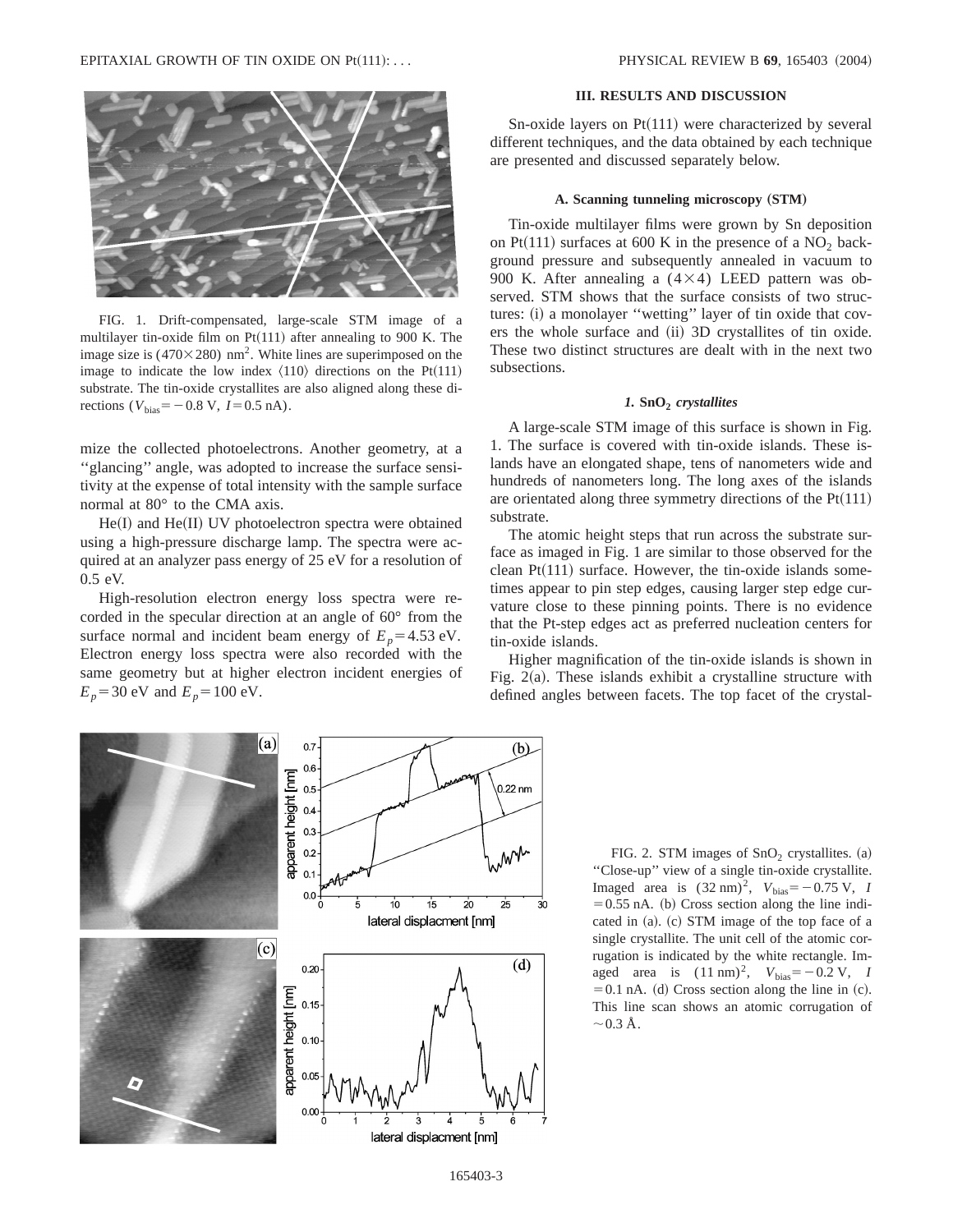

FIG. 3. High-resolution STM image of the surface of a crystallite. Two apparent heights in the atomic corrugation can be observed. This results in a unit cell indicated by the white rectangle. This unit cell is  $0.48 \pm 0.04$  nm $\times 0.56 \pm 0.05$  nm in size. Imaged area: (3.5×3.1) nm<sup>2</sup>,  $V_{bias} = -26$  mV,  $I = 0.65$  nA.

lites is parallel to the Pt substrate. The inclination of the side facets towards the substrate cannot be judged from the STM images due to the small height of the crystallites and because of tip-sample convolution effects. The apparent height of the crystallites as measured in the cross section in Fig.  $2(b)$  indicates that the crystallites consist of 2–3 atomic layers. Terraces with step heights of 0.22 nm on top of the crystallites are observed often in agreement with step heights expected for monomolecular height steps. These terraces are narrow and run along the long axis of the crystallites with their step edges parallel to long edges of the crystallites. Brighter protrusions along the step edges are imaged by STM. We propose that these features are Sn atoms with reduced coordination to oxygen atoms. This makes them more metallic in character and increases their apparent height in STM images.

Atomic resolution images on top of the crystallites show that the edges of the crystallites are parallel to atomic rows, as is apparent in Fig.  $2(a)$ . This implies that the facets of the crystallites are low index faces of the crystalline structure. Figure  $2(c)$  shows a STM image taken on top of a crystallite that exposes two terraces. Atomic corrugation can be observed on these terraces and these protrusions form a rectangular structure. The corrugation of these protrusions is about 0.3 Å as can be judged from the cross section displayed in Fig.  $2(d)$ .

Figure 3 shows an atomic resolution STM image taken at a low bias voltage on top of a crystallite. Two kinds of atomic protrusions are discriminated at these tunneling conditions. This allows one to draw a unit cell with bright protrusions in the corner and a darker one in the center as is indicated in the STM image. The sides of this rectangular unit cell is  $0.48 \pm 0.04$  nm $\times 0.56 \pm 0.05$  nm. This matches very well the unit cell for the rutile  $SnO<sub>2</sub>(011)$  surface. Furthermore, the observed atomic contrast in the STM images is also in good agreement with STM studies of bulk  $SnO<sub>2</sub>(011)$ surfaces.<sup>17</sup> The rutile  $SnO<sub>2</sub>$  structure and the (011) plane are



FIG. 4. (a) Crystal structure of rutile  $SnO<sub>2</sub>$ . The (011) face is indicated by the gray plane. Unit cells for the  $(110)$  and the  $(011)$ surfaces are also shown. (b) Unit cells of the  $(110)$  and  $(011)$  SnO<sub>2</sub> surfaces are shown superimposed on a  $Pt(111)$  surface.

shown in Fig. 4. The  $(011)$  face has a rectangular unit cell with a size of  $0.474 \text{ nm} \times 0.57 \text{ nm}$ . Previously we reported that a tin-oxide monolayer structure existed on  $Pt(111)$  that could be constructed out of rectangular ''building'' blocks of  $SnO<sub>2</sub>(011)$  unit cells.<sup>3</sup> The  $SnO<sub>2</sub>(011)$  face fits the Pt(111) lattice very well, as demonstrated in Fig.  $4(b)$ . Placing the corners of the rectangular unit cell, i.e., Sn atoms, in threefold hollow sites of the  $Pt(111)$  substrate results in a rectangle that is  $0.481 \text{ nm} \times 0.556 \text{ nm}$ . This unit cell requires only a small expansion of 1.6% along the short side and a compression of 2.5% along the long side of the  $SnO<sub>2</sub>(011)$ unit cell. Thus, the  $Pt(111)$  substrate is lattice-matched quite well with the rutile  $SnO<sub>2</sub>(011)$  face. Good lattice matching reduces the interface energy between the tin-oxide crystallite and the  $Pt(111)$  substrate and thus stabilizes the crystallite face that matches the substrate surface lattice most closely. Therefore, the rutile  $SnO<sub>2</sub>(011)$  surface is exposed, although this is not the oxide surface with the lowest free energy. The  $(110)$  surface is the lowest energy, and most frequently studied,  $SnO<sub>2</sub>$  surface. First principle calculations for the surface energies of the low index surfaces of rutile  $SnO<sub>2</sub>$  indicate the  $(110)$  face as the most, the  $(100)$  the second, the  $(011)$  the third, and the  $(001)$  as the least stable surface.<sup>18</sup> The energy difference between the  $(110)$  and  $(011)$  surface is 28%, clearly favoring the  $(110)$  face. However, both the  $(110)$  and the  $(100)$  surfaces, which have lower surface energies than the  $(011)$  surface, do not fit well with the Pt $(111)$  surface lattice. This is also indicated in Fig.  $4(b)$ . The dominant role of the  $Pt(111)$  substrate in controlling the orientation of the tin-oxide crystallites is seen not only from their surface termination but also from the strict alignment of the crystallites along the three symmetry directions of the  $Pt(111)$  substrate.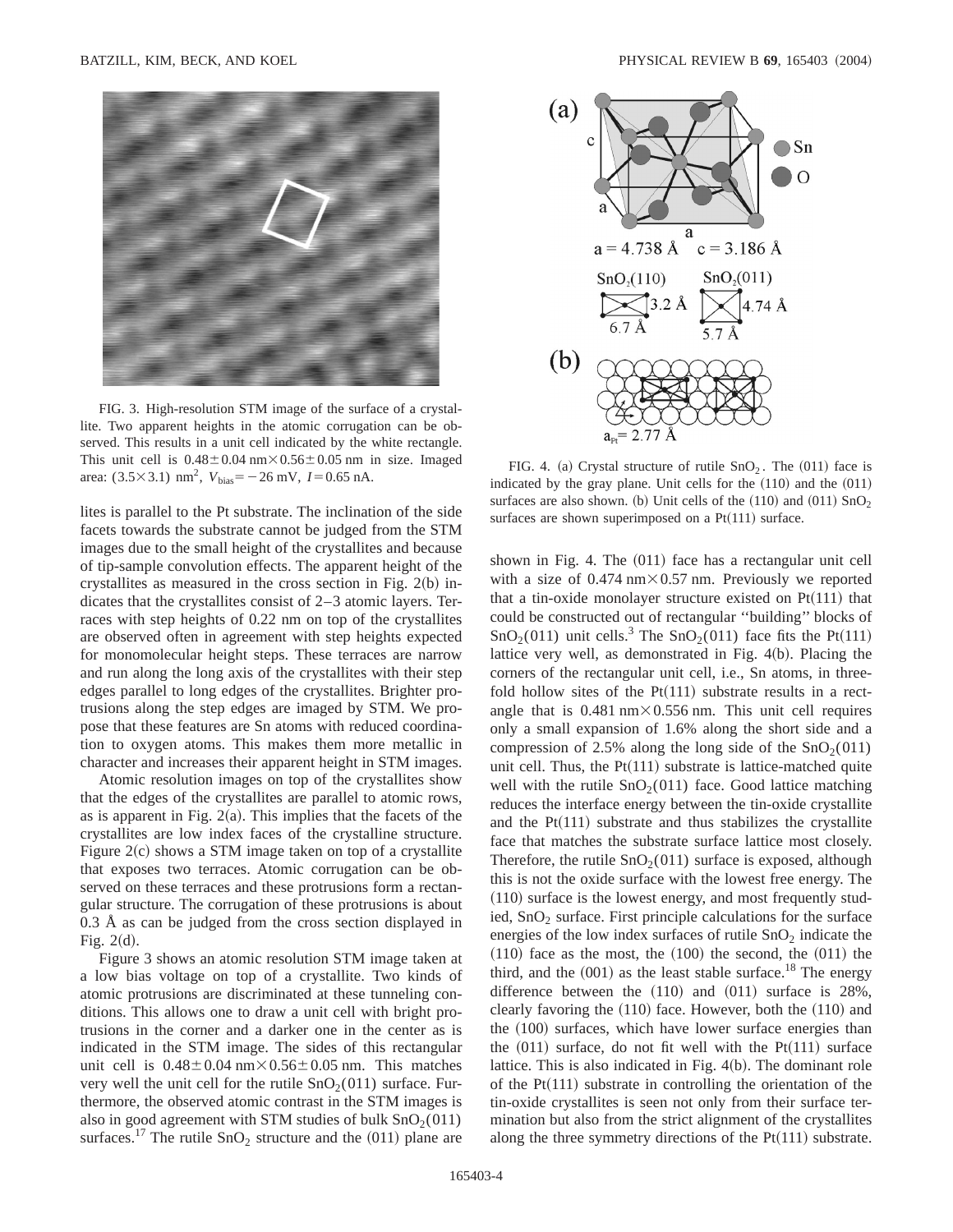

FIG. 5. STM images and schematic models for the wetting layer. All STM images are the same size  $(8 \text{ nm})^2$ . (a) The surface exhibits a sixfold symmetric  $(4\times4)$  structure. (b) and (c) show surfaces with 6 and 8 times the substrate lattice separation between "beaded" rows (see text for explanation). Unit cells are indicated for all three structures. The models discriminate between two Sn species: Sn present in the alloy surface and in the adlayer. Oxygen is bound to both Sn species. The alloy forms a  $(2\times2)$  structure on the  $Pt(111)$  substrate.

### *2. Tin-oxide monolayer or ''wetting'' layer structure*

Although the large scale STM image in Fig. 1 showed atomic steplike features on the  $Pt(111)$  substrate, closer investigations of the terraces in between the tin-oxide crystallites revealed that the surface was covered with a periodic structure larger than the Pt lattice. This structure exhibited many defects, but often could be identified as one of the structures that was previously observed following oxidation of  $Sn/Pt(111)$  surface alloys. This is also the structure that gives rise to the  $(4\times4)$  LEED pattern observed for this surface. This  $(4\times4)$  tin-oxide monolayer structure was described in detail in Ref. 3. A  $(4 \times 4)$  superstructure was also reported for the oxidation of a bulk-Sn<sub>3</sub>Pt(111) alloy.<sup>12,13</sup> It is evident that this structure acts as a wetting layer for the multilayer film growth described here. This implies that the growth of thick Sn-oxide films proceeds first by covering the Pt(111) surface with a (4×4) or (4×4)-like structure, lowering the surface free energy of the system, and then forming 3D Sn-oxide crystallites. Thus, tin-oxide films grow on  $Pt(111)$  in a Stranski-Krastanov growth mode.

In addition to the  $(4\times4)$  structure discussed above, two other ordered structures that are closely related to the (4  $\times$ 4) structure were found at this surface by using STM. STM images of all of these structures are shown in Fig. 5. All three structures exhibit rows with protrusions (beads) that exhibit a  $2 \times a_{\text{Pt}}$  periodicity in the  $\langle 011 \rangle$  direction on the  $Pt(111)$  surface. We call these "beaded rows" in the following discussion. However, the separation between these beaded rows in the  $\langle 101 \rangle$  or  $\langle -110 \rangle$  directions are different for the three structures. This separation is  $4 \times a_{\text{Pt}}$  for the (4)  $\times$ 4) structure and 6 and 8 $\times a_{Pt}$  for the other two structures, respectively. All three structures have features between these rows with a periodicity of  $4\times a_{Pt}$  in the same  $\langle 011 \rangle$  direction as the orientation of the beaded rows. For the  $(4\times4)$  structure, these features are identical to those observed within the beaded rows and this results in a threefold symmetric structure with the  $\langle 011 \rangle$  direction indistinguishable from the  $\langle 101 \rangle$ or  $\langle -110 \rangle$  directions. Therefore, this structure can be described as beaded rows in all three directions. This symmetry is broken for the other two structures, and the features between the rows appear more dominant in STM images although they have the same periodicity. It was speculated previously that the protrusions in the  $(4\times4)$  structure were due to  $Sn$ — $O$  "pseudomolecules" and ordering was a consequence of a closely packed structure of these pseudomolecules on specific adsorption sites on the  $Pt(111)$  surface. Observation of these two new, more open structures suggests a different interpretation as a structure that has some interlinking between the protrusions observed in STM.

Strings of alternating metal  $(M)$  and oxygen  $(O)$  atoms were observed previously after oxidation of singlecomponent metal surfaces such as  $Cu(110),^{19} Ag(110),^{20}$  and  $Ni(110).^{21}$  Also,  $-Cu$ —O— strings could be formed on Ag $(110)$ .<sup>22</sup> Thus, we speculate that the beaded rows are  $-Sn-O$  strings. For Cu, Ag, and Ni  $(110)$  surfaces, these strings run along  $[100]$  directions and the metal atoms are separated by one lattice constant. The  $(110)$  surfaces also expose the separation by a factor of  $1/\sqrt{2}$  closer packed [110] crystallographic direction such as on the  $(111)$  faces. No  $-M$ —O— strings were observed along these directions, indicating that the separation between the atoms along  $[110]$ directions is too short for forming a coincidence  $-M$ —O string on the surface. On the  $(111)$  surface, however, only [110] low symmetry rows of atoms are accessible. Similar to the  $(110)$  faces it appears that the separation between two substrate atoms along these directions is too short for forming a  $-Sn$ —O— string with a separation between these Sn atoms of a single substrate atom. Thus, it is not surprising that the beads in our observations exhibit a separation of twice the substrate lattice. This is a long separation of 2  $\times a_{\rm pt} = 0.554$  nm for Sn atoms in a -Sn--O- string though. Therefore, we speculate that Sn alloyed in the Pt substrate may be important to bridge this large separation. The possibility of forming an ordered  $(2\times2)$  Sn/Pt interface alloy under these conditions was discussed previously.<sup>3</sup> The Sn necessary to form such a structure can be provided by Sn segregation from the bulk. This is consistent with the XPS data discussed below that indicate segregation of metallic Sn from the bulk to the surface region. Such an ordered alloy would also be a coincidence structure with the  $(4\times4)$  oxide overlayer. Furthermore, formation of the  $(2\times2)$  alloy may explain the apparently fundamental distance of two times the lattice constant for formation of the three different structures we have observed. Models are proposed for these three structures in Fig. 5. For the  $(4\times4)$  structure, the model predicts a stoichiometry of  $Sn<sub>7</sub>O<sub>9</sub>$  counting both Sn species in the overlayer as well as in the  $(2\times2)$  alloy. Further support for the direct involvement of alloyed Sn comes from XPS studies that are described below that indicate a different chemical shift for alloyed Sn bonded to oxygen than the oxidized Sn present on top of the Pt substrate.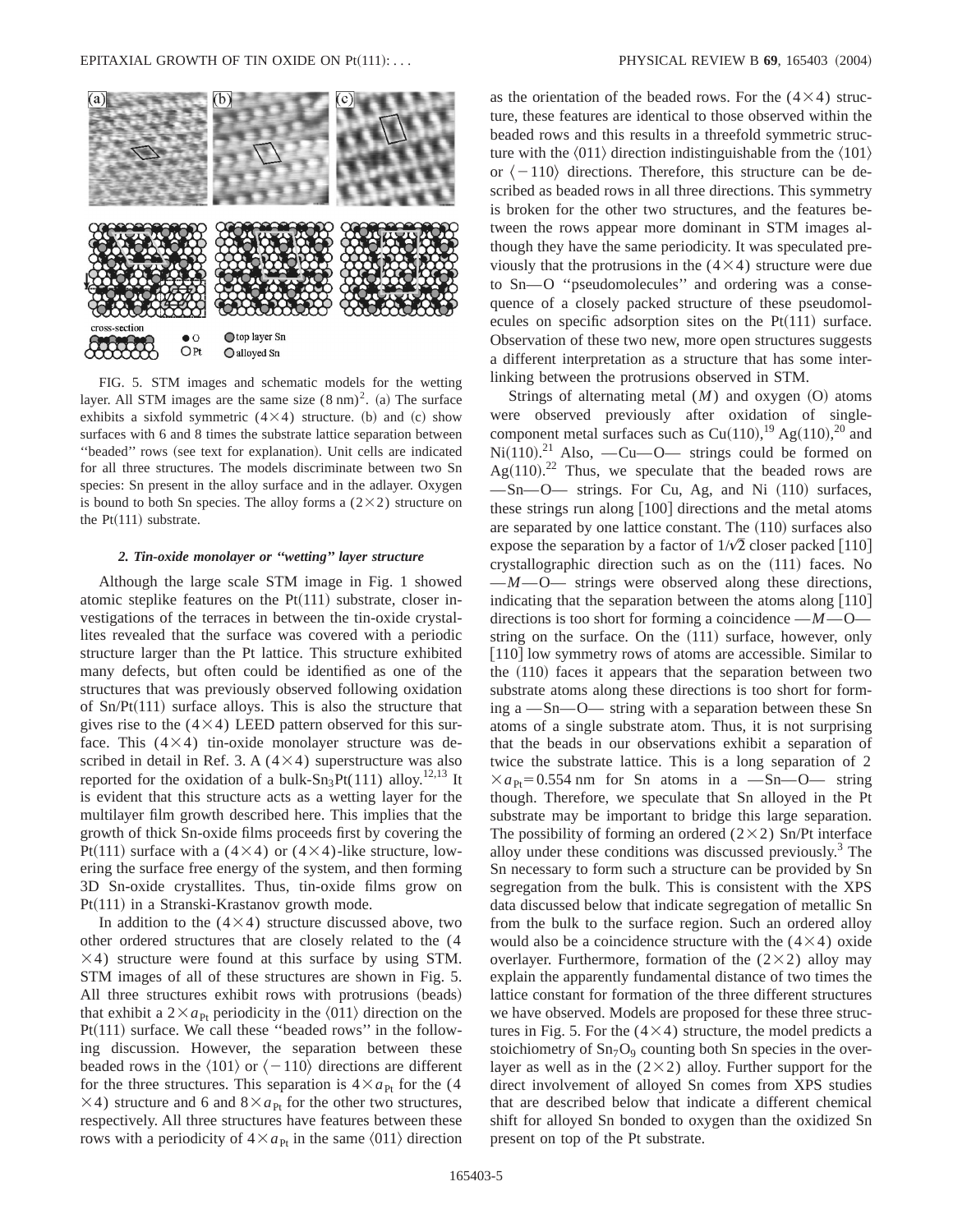### **B. X-ray photoelectron spectroscopy** (XPS)

XPS spectra were taken after various annealing temperatures for the oxidized surface alloy and after repeated oxidation and annealing of these surfaces. In addition, XPS data were collected for multilayer tin-oxide films obtained by Sn deposition in a background of  $NO<sub>2</sub>$  gas. All binding energies (BE's) are referenced to the Pt  $4f_{7/2}$  peak set to 71.4 eV for clean Pt(111). Alloying Sn to form the (2×2) and ( $\sqrt{3}$  $\times\sqrt{3}$ )*R*30° Sn/Pt(111) surface alloys caused no measurable shift in the Pt  $4f_{7/2}$  peak and the Sn  $3d_{5/2}$  peak appears at 484.6 eV BE.<sup>23,24</sup> No shift in the Pt  $4f_{5/2}$  and  $4f_{7/2}$  peaks after oxidation of the alloy surfaces or Sn oxide film growth was observed in this work. In the previous work using ozone for oxidation a shift of the Pt peaks was observed.<sup>25</sup> Ozone is a more efficient oxidant than  $NO<sub>2</sub>$ , and thus it is quite possible that Pt was oxidized to a larger extent in those studies than in the experiments reported here.

Discrimination between SnO and  $SnO<sub>2</sub>$  is a difficult task by XPS. This is because only a small, and often disputed, shift of 0.7 eV occurs in the Sn 3*d* photoelectron peak between  $\text{Sn}^{2+}$  and  $\text{Sn}^{4+}$ . <sup>26-29</sup> Thin oxide-films can show additional shifts due to the interaction of the oxide layer with the substrate. For example, the influence of  $SiO<sub>2</sub>$  and MgO substrates on SnO and  $\rm SnO<sub>2</sub>$  films was studied.<sup>30–32</sup> It was found that the Sn peak shifts to lower binding energies for increasing film thickness, i.e., Sn peaks for SnO and  $SnO<sub>2</sub>$  appear at higher binding energies in ultrathin films on these substrates. A Sn- $3d_{5/2}$  peak at 486.3 eV BE has been reported for bulk  $SnO<sub>2</sub>$ .<sup>26</sup>

Sn XPS spectra for normal and glancing exit angles for monolayer and multilayer tin-oxide films on  $Pt(111)$  are displayed in Fig. 6. The Sn peaks were deconvoluted into three peaks. In order to determine the peak position for metallic Sn we deposited  $\sim$  1.5 ML Sn on the Pt substrate at 300 K. This resulted in a Sn adlayer. The XPS spectrum of this sample has a Sn-3 $d_{5/2}$  peak at 484.4 eV. If this Sn film is annealed and a Sn/Pt surface alloy is formed, then this peak shifts by 0.2 to 484.6 eV. The latter is the Sn peak we call the metallic Sn peak in the following. This is justified by the assumption that metallic Sn only exists as an alloy with Pt and not in an overlayer after oxidizing and annealing of the samples. The position for the most oxidic Sn  $3d_{5/2}$  peak was determined from the multilayer Sn-oxide films prepared by Sn deposition in a  $NO<sub>2</sub>$  background gas at 600 K and subsequently annealed to 900 K thus forming similar  $SnO<sub>2</sub>$  crystallites as was observed by STM. A value of 486.0 eV BE was found. In similar studies for Sn-oxide films on  $Pt(100)$  generated by oxidation with ozone, 485.5 eV for Pt-O-Sn covalent, and 486.5 eV for tin oxide at 300 K have been reported.<sup>26</sup> Our value is by about 0.3 eV lower then the reported values for bulk  $SnO<sub>2</sub>$  surfaces, but 0.4 eV higher than for SnO surfaces. Because the STM data shows directly the formation of  $SnO<sub>2</sub>$ crystallites, and such a stoichiometry for the multilayer films comes from UPS and HREELS studies and is discussed below we assign this peak to  $Sn^{4+}$ . Spectra for the oxidized alloy surfaces, i.e., monolayer tin-oxide films, could not be fitted satisfactorily by convolution of  $Sn^0$  and  $Sn^{4+}$  peaks alone. Therefore, a third peak at an intermediate BE was



FIG. 6. Sn 3d XPS spectra obtained at normal exit angles (left panel) and glancing exit angles (right panel). XPS spectra are shown for (a)  $(\sqrt{3} \times \sqrt{3})R30^\circ$  Sn/Pt(111) surface alloy, (b) after a saturation dose of NO<sub>2</sub> on the  $(\sqrt{3} \times \sqrt{3})$ *R*30° Sn/Pt surface alloy at 400 K, and after annealing to  $(c)$  840,  $(d)$  880, and  $(e)$  960 K.  $(f)$ Spectra after five oxidation and annealing cycles. (g) Multilayer tin-oxide film prepared at  $600$  K and (h) after annealing to 950 K. The spectra are decoconvoluted into three peaks at  $486.0 \text{ eV}$  (Sn<sup>4+</sup>) oxidic state),  $485.0$  (quasimetallic state), and  $484.6$  eV BE (metallic state).

fitted to the spectra, as was done in previous studies of Snoxide/Pt interfaces.<sup>23</sup> Keeping the BE's of the metallic and  $Sn^{4+}$  peaks fixed and assuming that all three peaks have the same full width at half maximum (FWHM), gave a best peak position for this intermediate peak at 485.0 eV BE. This peak was assigned previously to an oxidized form of Sn with a BE energy less than SnO and was labeled as ''quasimetallic'' by Rotermund and co-workers.33

Significant differences in relative intensities of the Sn peak components were observed for XPS data collected at the two exit angles. At a glancing angle, the  $Sn^{4+}$  component of the peaks for all annealing temperatures is strongly enhanced. The metallic component at a glancing angle also appears to be enhanced a little, but far less so than the oxidic component. These increases are all on the expense of the quasimetallic component that was dominant at normal exit angles. This result may be rationalized if the oxidic Sn component originates from the very surface layer, the quasimetallic Sn from a narrow interface region between the oxide layer and the substrate, and the metallic Sn component from subsurface Sn alloyed with the Pt substrate. In this scenario the quasimetallic component would be attenuated the most at glancing exit angles compared to normal exit angles. Furthermore, if the oxide layer is ''open,'' i.e., holes in the surface layer allows to ''see'' the second layer at normal angles, as for example is suggested in the model in Fig. 5, then some of the quasimetallic Sn may be present at the very surface.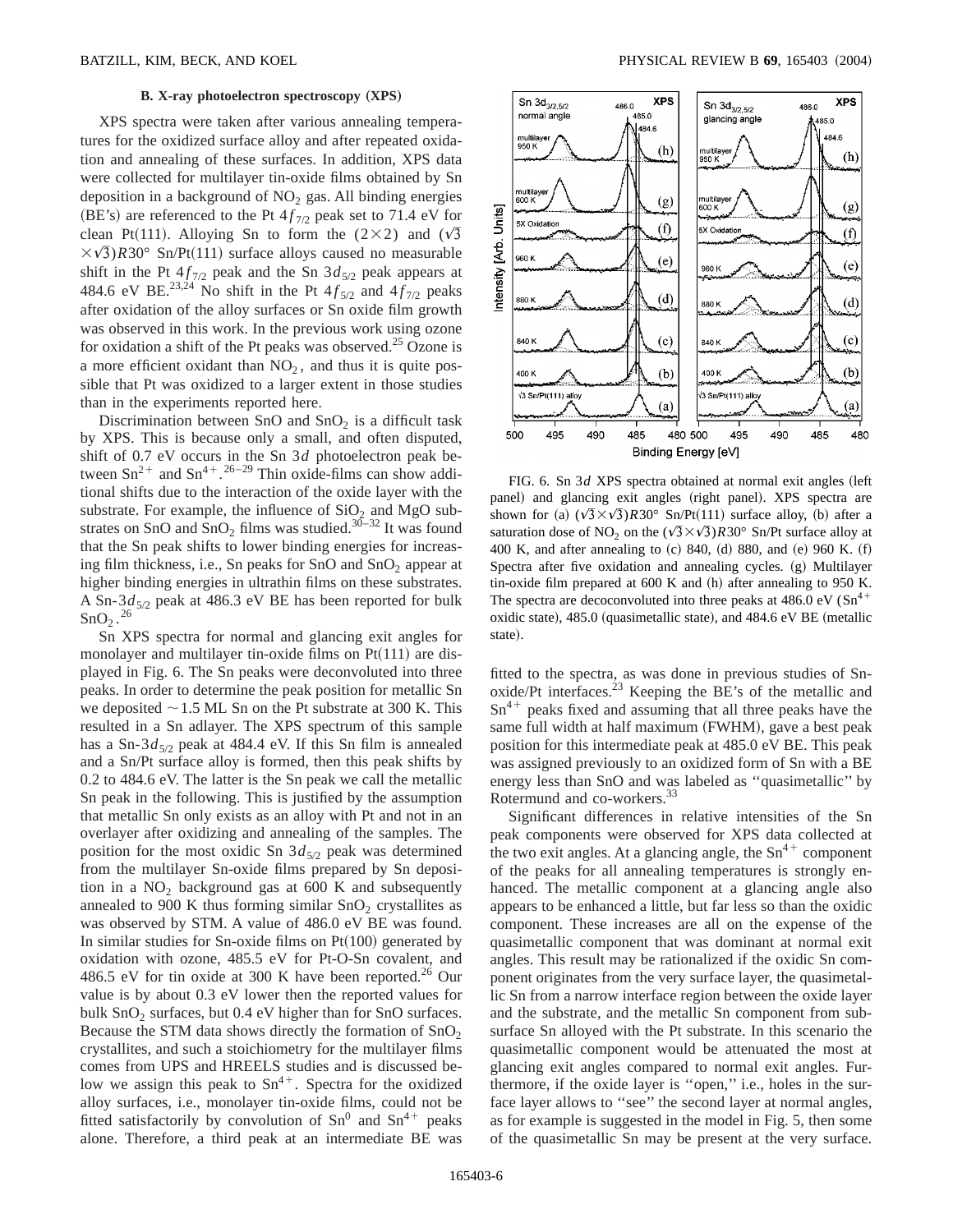This explains a strong intensity at normal angle for this component, and at the same time the strong attenuation of the photoelectrons at glancing exit angles. The fact that the quasimetallic state is dominant at normal exit angles despite the fact that it may not be in the topmost layer clearly indicates that most of the chemically altered Sn is in a quasimetallic state rather than in a  $Sn^{4+}$  state. For the model proposed in Fig. 5 for the ordered  $(4\times4)$  structure, the Sn atoms that remained alloyed with the Pt substrate have less oxygen bonds than the Sn in the overlayer. This would also indicate that the quasimetallic component in XPS arises from Sn atoms alloyed in the surface layer. The alloyed Sn atoms have effectively a SnO stoichiometry. The fact that Pt atoms surround them may give them an even more metallic character than what would be expected for SnO. The ratios of the deconvoluted peak areas between the quasimetallic and the oxidic tin does not significantly change with increasing annealing temperature between 880 and 950 K and remains around 2.4 to 2.8. According to the model for the  $(4\times4)$ overlayer structure depicted in Fig. 5, 0.25 ML Sn is present in a  $(2\times2)$  Sn/Pt alloy as quasimetallic Sn. Thus only  $\sim$  0.1 ML Sn should be present as Sn<sup>4+</sup> in the overlayer. This is less than what is indicated in the model in Fig. 5. However, STM images often show areas that have many vacancies in the  $(4\times4)$  structure, which may account partly for the discrepancy. Also, the reported ratio between  $Sn^{4+}$ and quasimetallic tin contains a significant margin of error, because it critically depends on the deconvolution of the XPS spectra that includes some freedom in the selection of the appropriate procedure.

Interestingly, if the same surface is repeatedly oxidized and annealed, then the oxidic component, and to a lesser extent the metallic component, increases. It is known from previous STM studies<sup>3</sup> that such a treatment always just results in a monolayer oxide that uniformly covers the surface. If we repeat the oxidation and annealing cycles five times we reach a surface that does not exhibit any quasimetallic component in its XPS spectrum. Rather, it can be entirely explained by an oxidic and metallic Sn component alone. This is shown in Fig.  $6(f)$ . The LEED pattern of this surface showed some similarities to structure II described in Ref. 3. This structure was explained by an incommensurate tinoxide film that homogeneously covered the surface. The fact that it is an incommensurate film shows some independence between the tin-oxide film and the platinum substrate. It is possible in such a case that all Sn-O bonds are within the film and there are no oxygen bonds to Sn atoms that are still alloyed with the Pt substrate. This interpretation would support our assignment that the quasimetallic Sn component is due to oxygen bonds to Sn atoms that are alloyed within the Pt surface. The metallic Sn component is due to Sn in the Pt substrate that segregates to the surface and forms a Sn/Pt interface alloy between the Pt substrate and the oxide film. Covering the surface with an oxide layer changes the thermodynamics of the system, and driving forces such as minimizing surface energy and strain are altered. Therefore it cannot be assumed *a priori* that Sn still forms an ordered alloy with the same composition and structure at the Pt/Snoxide film interface. Since the exchange energies between Sn



FIG. 7. O 1*s* XPS spectra for an oxidized  $(\sqrt{3} \times \sqrt{3})R30^{\circ}$  Sn/ Pt(111) surface alloy after a saturation dose of  $NO<sub>2</sub>$  on the alloy at 400 K and annealing of this surface to 840, 880, and 960 K. Spectra after five oxidation and annealing cycles of the monolayer oxide, and for multilayer tin-oxide films prepared at 600 K and annealed to 950 K, are also shown. The O 1*s* peak is decomposed into two components at 529.8 and 528.8 eV BE.

and Pt are unchanged, it can be assumed that Sn still likes to surround itself with Pt, which may result in an ordered structure at the interface if enough Sn is available.

In summary, we conclude that oxidized Sn on top of the substrate give rise to a  $Sn^{4+}$  species. The quasimetallic tin component arises from tin remaining alloyed with Pt in the surface layer but also forming bonds to oxygen atoms. The apparently reduced oxidic state of the quasimetallic tin compared to  $\text{Sn}^{2+}$  is a consequence of its chemical environment. Thus we conclude that quasimetallic Sn is  $Sn(II)$  in a Pt environment.

XPS spectra for the O 1*s* peak are shown in Fig. 7. The O 1*s* peaks were decomposed into two components. A Gaussian line shape was fitted to the O 1*s* signal of the multilayer Sn-oxide film and the peak position  $(529.9 \text{ eV})$  and FWHM  $(1.4 \text{ eV})$  of this peak was assumed to correspond to one component. These values were subsequently kept constant and used as one component in fitting spectra of the oxidized alloy. Use of a second peak at 528.8 eV BE and 1.4 eV FWHM allowed us to fit all the spectra for the Sn-oxide monolayers.

We assign the highest BE O  $1s$  peak to  $SnO<sub>2</sub>$  and the lower BE peak to oxygen bound to quasimetallic tin. Repeated oxidation resulted in an increased intensity and, in particular, an increase of the O 1*s* component belonging to  $SnO<sub>2</sub>$ . For the surface that had been oxidized five times the O 1*s* peak can be fit by only one peak in agreement with the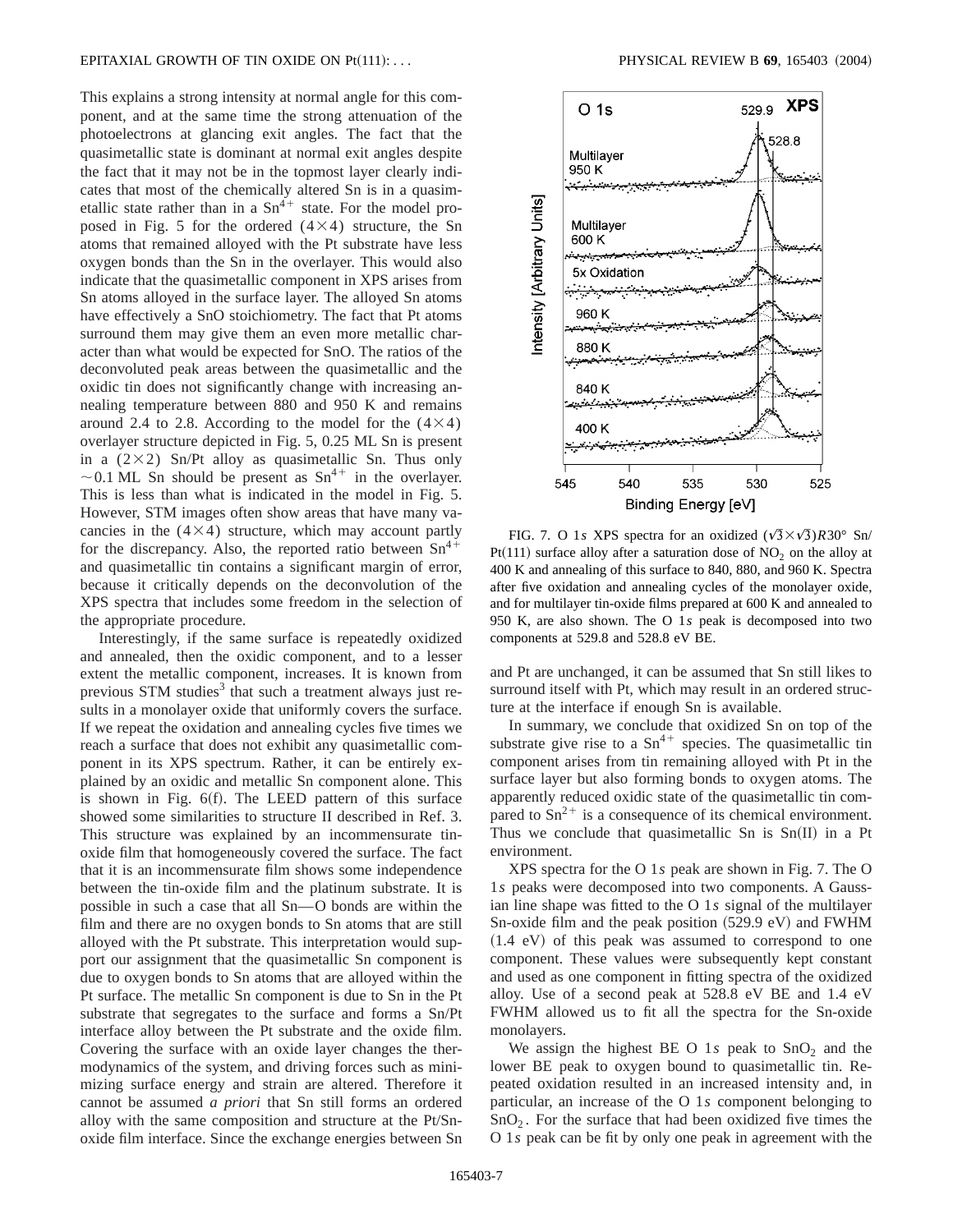

FIG. 8. He I (left panel) and He II (right panel) UPS spectra for (a)  $(\sqrt{3} \times \sqrt{3})R30^\circ$  Sn/Pt(111) surface alloy, (b) monolayer tin-oxide film obtained by oxidizing the surface alloy and subsequently annealing to 900 K,  $(c)$  multilayer tin-oxide film prepared at 600 K, and  $(d)$  after annealing to 950 K. For comparison X-ray induced valence band spectra for SnO and  $SnO<sub>2</sub>$  are reproduced from Ref. 26.

XPS data for the Sn-signal that only showed metallic and oxidic tin but no quasimetallic tin.

#### **C. UV Photoelectron spectroscopy** (UPS)

The valance band structure of tin-oxide monolayers and multilayers films was measured by UPS. The band gap for SnO is in the range of 2.5–3 eV compared to 3.6 eV for SnO2. Thus valence band spectra of the two materials should clearly discriminate between the two. Analysis of the valence-band structure has been reported to allow discrimination between SnO and  $SnO<sub>2</sub>$ .  $^{26,27,32}$  The valence-band spectra of SnO  $(Refs. 30, 34, 35)$  and SnO<sub>2</sub>  $(Refs. 31, 36)$ show significant differences, with the most notable being a large peak at  $\sim$  2 (Ref. 26) or  $\sim$  3 eV (Ref. 35) below the Fermi edge for SnO. The first prominent peak appears at  $E_B$ =5 eV for SnO<sub>2</sub>. It was proposed<sup>26</sup> that the Sn 5*s*-derived levels that are part of the conduction band for  $SnO<sub>2</sub>$  become part of the valence band for SnO, and these electron states are the origin for the low BE peak of SnO. For SnO<sub>2</sub>, the peak at 5 eV is O  $2p$  derived. In Fig. 8, we reproduce x-ray induced valence band spectra for SnO and  $\text{SnO}_2$ .<sup>26</sup> These data were chosen because they directly compare the valence band spectra for SnO and  $SnO<sub>2</sub>$ . Cox *et al.*<sup>37</sup> reported peaks for the He II UPS spectra for polycrystalline  $SnO<sub>2</sub>$  at 4.8, 7.4, and 11.2 eV below the Fermi edge.

The energy distribution curves of photoelectrons excited by He I  $(21.2 \text{ eV})$  and He II  $(40.8 \text{ eV})$  photons are shown in Fig. 8. The valence band spectra for the different monolayer film structures do not exhibit any clear differences and are mainly dominated by photoelectrons from the metal. The He II spectra of the multilayer films before annealing resembles the  $SnO<sub>2</sub>$  spectra with a low energy peak at 5 eV BE. No peak at 2–3 eV BE was detected, indicating that no SnO is present in the film. The photoelectrons from the metal substrate are effectively attenuated by the multilayer film so that no electrons from the Fermi edge are detected and so before annealing the surface is uniformly covered by a presumably disordered SnO<sub>2</sub> film. After annealing to 950 K, a shoulder at the Fermi edge was observed. The main peak, however, remains at 5 eV. Photoelectrons from the Fermi edge are observed consistent with STM observations that show islanding, i.e., formation of  $SnO<sub>2</sub>$  crystallites, and thus areas are exposed that are only covered by a monolayer tin-oxide wetting layer.

The work function  $\phi$  for monolayer and multilayer tinoxide films was deduced by the onset of electron emission in the He I spectra (not shown). Using this method, we find work function values of  $\phi_{Pt(111)}=5.6 \text{ eV}$  for Pt(111),  $\phi_{\sqrt{3} \text{ alloy}} = 5.3 \text{ eV}$  for the  $(\sqrt{3} \times \sqrt{3})R30^\circ$  Sn/Pt alloy surface,  $\phi_{\rm mono}=5.2$  eV for the monolayer tin-oxide films, and  $\phi_{\text{multi,600 K}} = 5.1 \text{ eV}$  and  $\phi_{\text{multi,960 K}} = 5.3 \text{ eV}$  for multilayer films before and after annealing to 960 K, respectively. For multilayer  $SnO<sub>2</sub>$  films the work function is 0.1 eV lower than for monolayer tin oxide films. The value we derived for SnO<sub>2</sub> films is however higher by  $0.6$  eV than what was previously reported for  $SnO<sub>2</sub>(110)$  single crystal surfaces.<sup>37</sup> The increase of the work function after annealing is again attributed to islanding and exposure of monolayer tin oxide wetting layers at the surface.

### **D. High-resolution electron energy loss spectroscopy** "**HREELS**…

Vibrational spectra using HREELS were taken for oxidized surface alloys and for different surface structures resulting from repeated oxidation and annealing of the surface.<sup>3</sup> In addition, HREELS was performed on multilayer tin-oxide films grown at 600 K and after annealing to 950 K. Surface optical phonons of ionic crystals can be observed by HREELS, and Cox *et al.*<sup>38</sup> reported two single-phonon losses at 339 and 694 cm<sup>-1</sup> for the SnO<sub>2</sub>(110) surface. Studies on polycrystalline SnO<sub>2</sub> also only showed two loss peaks at 290 and 669 cm<sup>-1</sup>.<sup>37</sup> Using the necessary condition Re[ $\varepsilon(\omega)$ ]=  $-1$  for observing energy loss peaks at an energy of  $\omega$ , peak positions were predicted at frequencies of 270, 350, 725 cm<sup>-1</sup> (for  $E \perp c$ , i.e., the electric vector normal to the [001]  $c$  axis of the crystal), and 704 cm<sup>-1</sup> (for  $E||c$ ) (Ref. 37) by utilizing a dielectric function that was derived by using a classical oscillator analysis to fit infrared reflectance data from a  $SnO<sub>2</sub>(110)$  sample.<sup>39</sup> In specular HREELS, energy loss peaks only occur for those modes with a dipole moment normal to the surface and so one expects to observe different loss peaks for different crystal orientations. However, it is worth pointing out that the rutile  $(011)$  surface is not normal to the  $(110)$  surface. Therefore, there will always be components of the dipole moment that are normal to both surfaces and thus the same phonon modes will be recorded in HREELS. Relative differences in intensity between different modes are however expected. Experiments on  $SnO<sub>2</sub>(110)$ (Ref. 38) and polycrystalline  $SnO<sub>2</sub>$  (Ref. 37) showed that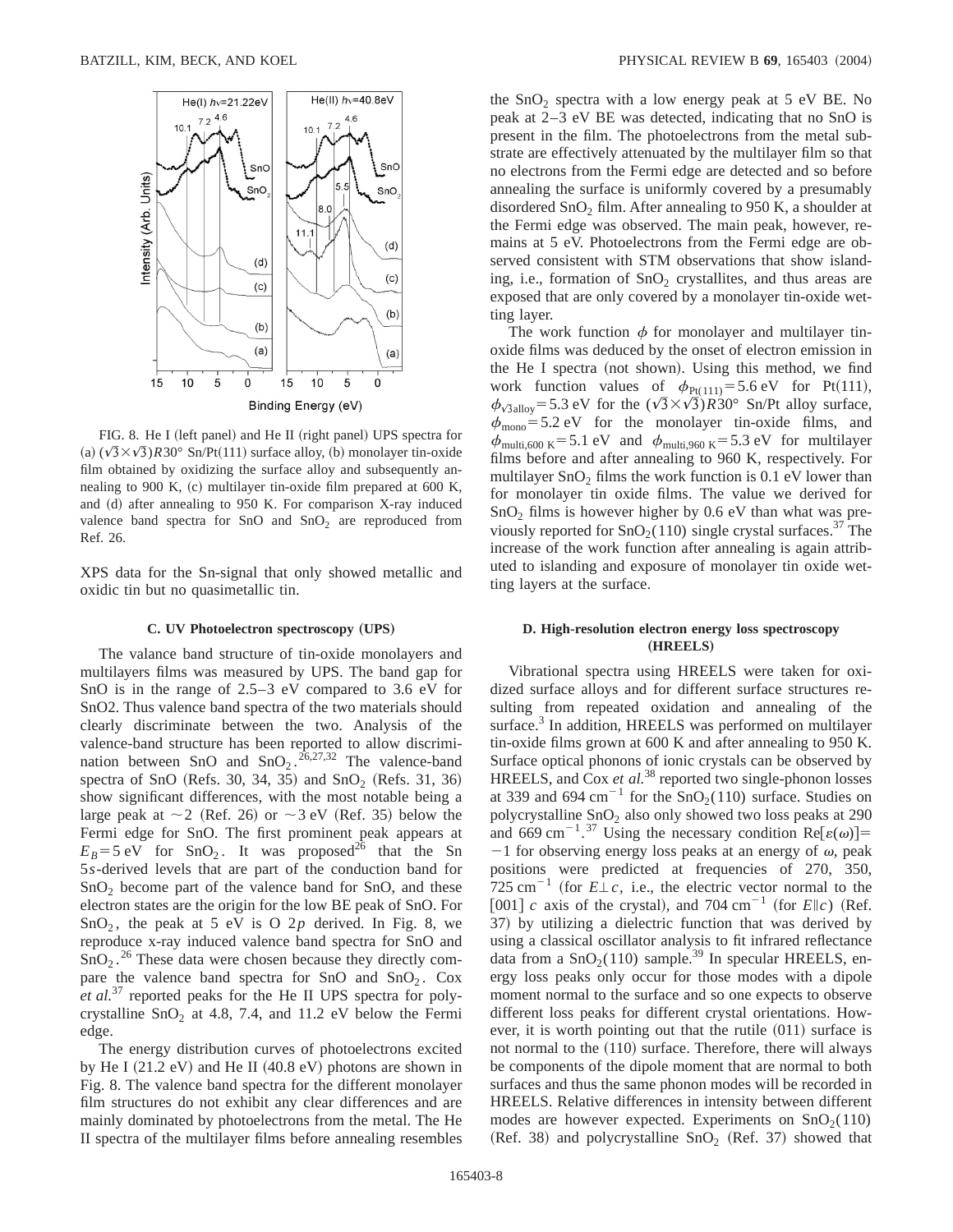

FIG. 9. HREELS spectra for the  $(\sqrt{3}\times\sqrt{3})R30^{\circ}$  Sn/Pt(111) alloy surface after a saturation dose of  $NO<sub>2</sub>$  on the alloy at 400 K and after annealing to 840, 880, and 960 K. A spectrum of a surface exhibiting a clear  $(4\times4)$  LEED pattern after a second oxidation and annealing cycle is shown. Spectra for multilayer oxides as prepared at 600 K and after annealing to 950 K are also displayed.

only two loss peaks are observed experimentally. For the isostructural rutile TiO<sub>2</sub>  $(110)$  surface, which has similar phonon modes, three modes were observed.<sup>40</sup>

Figure 9 shows the HREELS spectra for several different surfaces. After oxidizing a Sn/Pt surface alloy at 400 K, a broad shoulder appears in the HREELS spectrum, extending from the elastic peak to about  $700 \text{ cm}^{-1}$ . Annealing to 840 K, which is known to cause desorption of oxygen and formation of a diffuse LEED pattern, resulted in a broad peak in HREELS, which is a superposition of at least two peaks, with a best fit provided by three peaks at 410, 460, and  $520 \text{ cm}^{-1}$ . Annealing to 880 K, which resulted in a structure-I LEED pattern (following the nomenclature of Ref. 3), caused a narrowing in the HREELS peak. This is mainly due to a decrease of the  $410 \text{ cm}^{-1}$  component and increase of the  $470 \text{ cm}^{-1}$  component of the broad peak observed for lower annealing temperatures. Further annealing to 960 K and formation of a  $(4\times4)$  structure results in the appearance of a new peak at  $630 \text{ cm}^{-1}$ . The spectrum characteristic of this structure can be better observed if the sample is reoxidized and annealed. This treatment results in a sharp and clear  $(4\times4)$  LEED pattern. For this surface only two peaks are observed, one at  $540 \text{ cm}^{-1}$  and another at 630 cm<sup>-1</sup>. Thus, the (4×4) structure shows a distinctively different vibrational spectrum from the other monolayer oxide films. This confirms the impression from STM studies that this film compromises a very different atomic arrangement compared to the other oxide monolayers described in Ref. 3. Both previously discussed models for the  $(4\times4)$ structure, i.e., zero-dimensional Sn-O pseudomolecules and the model proposed above of one-dimensional —Sn—O— chains, potentially have unique vibrational excitations. It is possible that one of the two peaks may not

arise from the  $(4\times4)$  structure. STM measurements show that many disordered regions may be present at the surface even though a clear  $(4\times4)$  LEED pattern is observed.

Sn-oxide multilayers show a very different vibrational spectrum compared to the monolayer films. Prior to annealing two broad peaks are present at  $\sim$  300 and 670 cm<sup>-1</sup> which corresponds to the values reported for polycrystalline  $SnO<sub>2</sub>$  samples.<sup>37</sup> The peak at 300 cm<sup>-1</sup> is, however, very weak. Annealing this film to 950 K forms well defined  $SnO<sub>2</sub>$ crystallites with two peaks observed at 330 and  $710 \text{ cm}^{-1}$ . These loss energies correspond closely to those observed for the  $SnO<sub>2</sub>(110)$  surface.<sup>38</sup> Weak overtones due to multiple phonon losses are observed at  $\sim$  1050 and  $\sim$  1450 cm<sup>-1</sup>. These overtones are much weaker than those observed on bulk oxide surfaces. This is ascribed to the reduced dimensions of the  $SnO<sub>2</sub>$  films. The reason for the shifting of the peaks to higher energies upon annealing is not clear. We speculate that it is a consequence of grain coarsening and the formation of well-ordered crystallites. Nevertheless, the close resemblance of spectra for the multilayer films with the previous reported data for  $SnO<sub>2</sub>$  further supports the assignment of rutile  $SnO<sub>2</sub>$  to both multilayer films, grown at 600 K and formed after annealing to 900 K, respectively. A weak peak appears at  $\sim$  520 cm<sup>-1</sup> after annealing that corresponds to a peak observed for the oxidized alloy surfaces and thus is associated with the wetting layer.

#### **E. Electron energy loss spectroscopy** (**ELS**)

ELS studies were also performed with incident electron energies of  $E_p$ =30 and 100 eV. Such spectra are displayed in Fig. 10. The monolayer tin-oxide films show only small differences from the clean Sn/Pt alloy surface. Repeated oxidation causes some small changes. Weak, broad peaks at 5.0 and 5.4 eV are marked in Fig. 10. These may correspond to interband transitions or plasmon excitations. For multilayer tin-oxide films, there is an ''onset'' in transition energies at  $\sim$ 3.0 eV for the samples prepared at 600 K and a sharper onset at  $\sim$  3.8 eV after annealing to 960 K. This onset energy closely coincidences with the band gap for  $SnO<sub>2</sub>$  of 3.6 eV.41–43 Higher loss energies cause electron excitation into the conduction band. The broad onset energy for the preannealed sample indicates a higher defect density. These studies show that the  $SnO<sub>2</sub>$  crystallites, even though they are only  $\sim$  3 monolayers (0.7 nm) thick, posses a well-defined band gap. For the annealed film three additional weak loss peaks can be identified at around 4.8, 6.0, and 8.2 eV. Loss peaks at 6.4 and 8.4 eV were previously reported for  $SnO<sub>2</sub>$  and assigned to interband transitions.<sup>6</sup>

### **IV. SUMMARY**

Tin-oxide films grow epitaxially on  $Pt(111)$  substrates with a strong structural relationship between the oxide and the metal surface lattice. The strong oxide interaction with the Pt substrate results in a coincidence lattice for the monolayer-thick wetting layer. Thicker oxide films grow as well-defined crystallites if the sample is annealed. This may be described as a Stranski-Krastanov growth mode. The ob-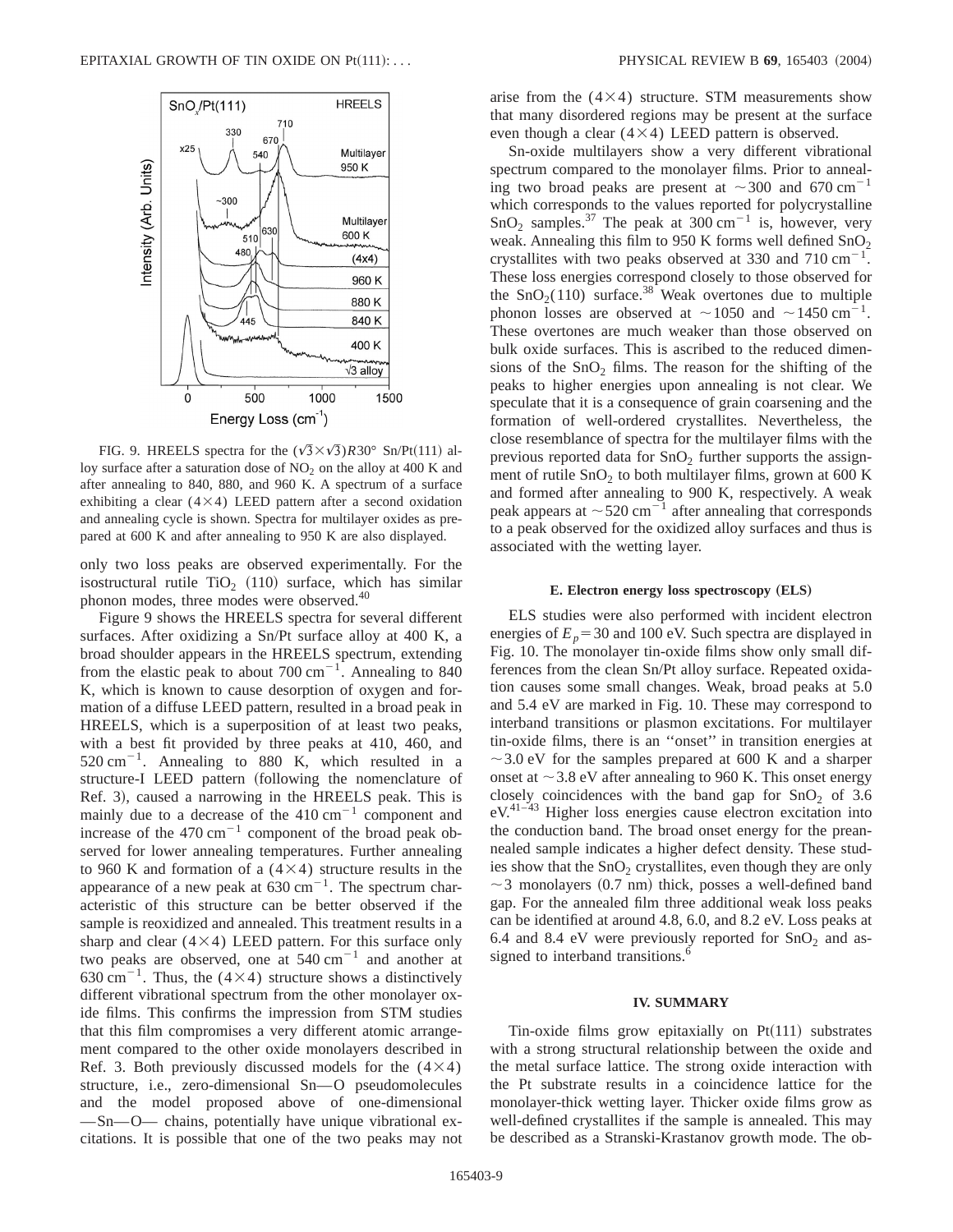

FIG. 10. ELS spectra obtained at incident electron energies of  $30$  eV (left panel) and  $100$  eV (right panel) are displayed for  $(a)$  the  $(\sqrt{3} \times \sqrt{3})$ *R*30° Sn/Pt(111) surface alloy, (b) monolayer tin-oxide films obtained by a saturation dose of NO<sub>2</sub> at 400 K onto the  $(\sqrt{3})$  $(\times \sqrt{3})$ *R*30° Sn/Pt(111) alloy surface and annealing to 900 K, (c) monolayer oxide films obtained by five repetitions of the  $NO<sub>2</sub>$  dosing and annealing procedure, (d) multilayer tin-oxide film prepared at  $600$  K, and (e) after annealing to 950 K.

served  $(4\times4)$  LEED pattern is entirely due to the wetting layer and not the crystallites. In other reports, such as on the growth of tin-oxide on  $Au(111)$ ,  $6$  a coincidence LEED pattern for a multilayer oxide film was also reported after annealing. We propose that this is also a result of an ordered wetting layer, rather than a consequence of a uniform oxide film as asserted previously. This proposal, however, needs to be confirmed by appropriate real space data. These data provide additional evidence for the importance of Stranski-Krastanov growth of oxide films on metal substrates. Strong interaction between the metal and the oxide favors such a growth mode.

The preference of the oxide to grow in registry with the metal substrate results in a crystallographic orientation of the

crystallites to reduce the misfit between substrate and oxide. For the growth of  $SnO<sub>2</sub>$ , this results in the formation of a rutile structure oriented with the  $(011)$  surface parallel to the  $Pt(111)$  substrate. This exposes a higher energy surface of the oxide crystallites. Forming an interface with a small lattice mismatch to the substrate, and thus reducing the strain in the crystallites, presumably compensates for the increased surface energy of the  $(011)$  surface compared to, for example, the  $(110)$  surface of the SnO<sub>2</sub> crystallites. Thus, oxide surfaces other than those with the lowest free energies can be stabilized in thin oxide films on metal substrates. This conclusion is directly relevant to the chemistry, structure, and properties of oxide surfaces at metal/oxide interfaces relevant to catalysis, sensors, and nanoscale devices.

XPS spectra of monolayer Sn-oxide films were interpreted by considering the structural information from STM data. We concluded that the so-called ''quasimetallic'' state is due to oxidized Sn that stayed alloyed with Pt in an alloy surface. Thus the Pt/tin-oxide interface is complex with no atomically sharp transition. Repeated oxidation and annealing, however, can result in formation of a sharp interface between the Pt metal substrate and a tin-oxide monolayer. In this case, no quasimetallic Sn is detected in XPS and an incommensurate tin-oxide film is observed by STM and  $LEED<sup>3</sup>$ . This demonstrates once again that multiple, metastable configurations for monolayer-oxide films on metals can exist.

HREELS spectra also show distinct chemical differences between monolayer and multilayer oxide films. This is a result of the strong interaction of the Pt substrate with the oxide that results in oxide films with different stoichiometry and structure compared to bulk oxide surfaces. The ELS and UPS spectra clearly show features characteristic of rutile  $SnO<sub>2</sub>$  crystals. These data strongly support the assignment for the multilayer films and the crystallites observed by STM as rutile  $SnO<sub>2</sub>$ . These techniques appear to be much better suited to discriminate between different tin-oxygen stoichiometries in the oxide films than XPS. These spectroscopic techniques also indicate that crystallites only  $2-3$  layers  $(0.7)$ nm) thick of tin-oxide grown on Pt are sufficient to regain bulk-oxide-like properties.

#### **ACKNOWLEDGMENT**

This work was partially supported by the Analytical and Surface Chemistry Program in the Division of Chemistry, National Science Foundation (NSF).

\*Email address: koel@usc.edu

- 1O. Dulub, W. Hebenstreit, and U. Diebold, Phys. Rev. Lett. **84**, 3646 (2000).
- 2D. R. Jennison, O. Dulub, W. Hebenstreit, and U. Diebold, Surf. Sci. Lett. 492, L677 (2001).
- 3M. Batzill, D. Beck, and B. E. Koel, Phys. Rev. B **64**, 245402  $(2001).$
- <sup>4</sup>W. Weiss and M. Ritter, Phys. Rev. B **59**, 5201 (1999).
- $5$ W. Ranke, M. Ritter, and W. Weiss, Phys. Rev. B  $60$ , 1527 (1999).
- <sup>6</sup> Y. Zhang and A. J. Slavin, Phys. Rev. B 49, 2005 (1994).
- <sup>7</sup> S. Surnev, L. Vitali, M. G. Ramsey, F. P. Netzer, G. Kresse, and J. Hafner, Phys. Rev. B **61**, 13945 (2000).
- 8S. Surnev, G. Kresse, M. G. Ramsey, and F. P. Netzer, Phys. Rev. Lett. **87**, 086102/1-4 (2001).
- 9S. Shaikhutdinov, M. Ritter, and W. Weiss, Phys. Rev. B **62**, 7535  $(2000).$
- $10$ T. Matsumoto, S. Hsieh, M. Batzill, and B. E. Koel (unpublished).
- <sup>11</sup>N. Saliba, D. Beck, C. Baur, M. Batzill, S. Hsieh, T. Matsumoto, and B. E. Koel (unpublished).
- 12M. Hoheisel, S. Speller, W. Heiland, A. Atrei, U. Bardi, and G.